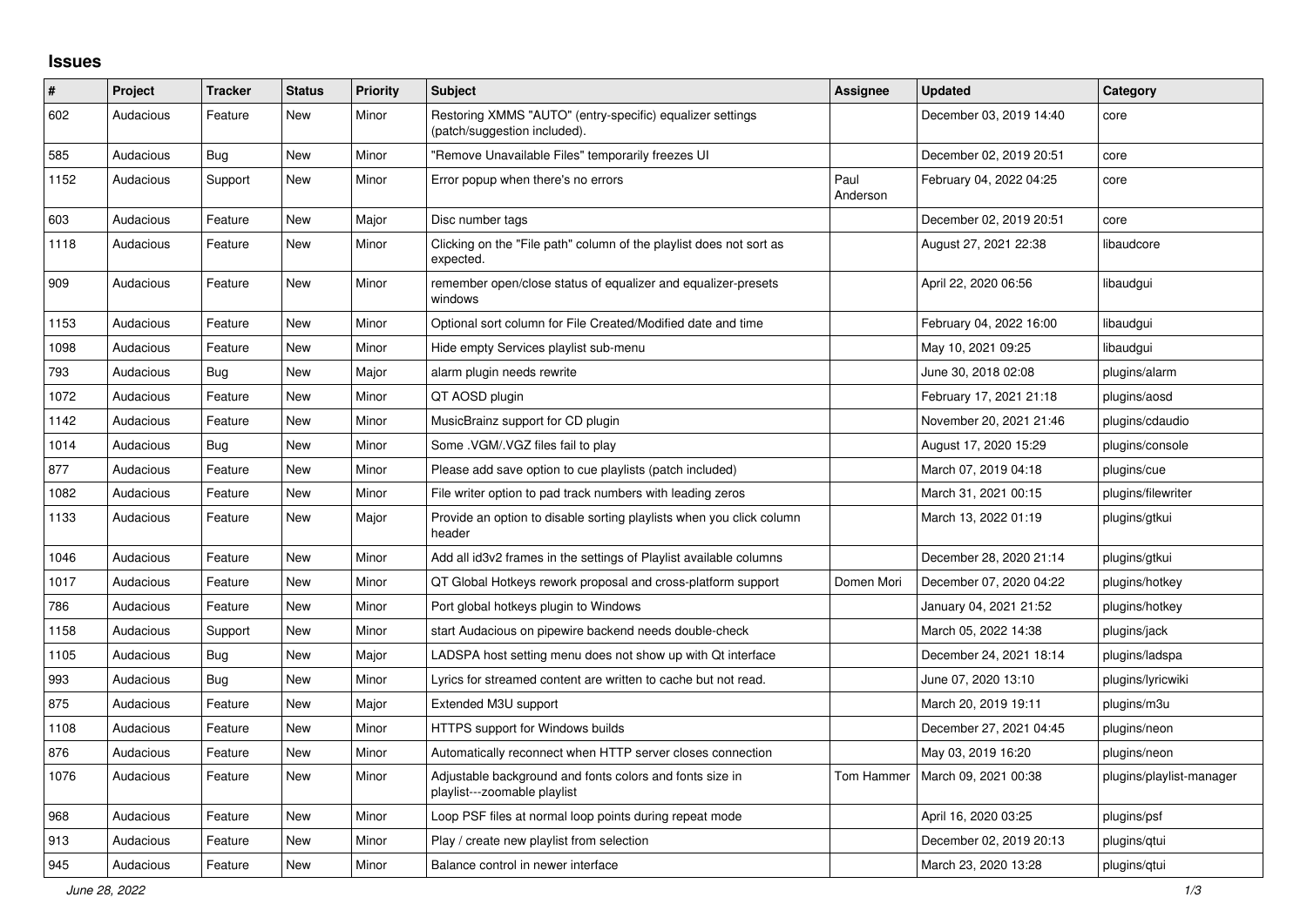| $\#$ | Project   | <b>Tracker</b> | <b>Status</b> | <b>Priority</b> | Subject                                                                                             | <b>Assignee</b> | <b>Updated</b>           | Category            |
|------|-----------|----------------|---------------|-----------------|-----------------------------------------------------------------------------------------------------|-----------------|--------------------------|---------------------|
| 429  | Audacious | Feature        | New           | Minor           | Please enable scrobbling to libre.fm in Scrobbler 2.0                                               |                 | September 02, 2019 10:35 | plugins/scrobbler2  |
| 1106 | Audacious | Bug            | New           | Minor           | Could not communicate with last.fm: Error in the HTTP2 framing layer.                               |                 | June 15, 2021 21:30      | plugins/scrobbler2  |
| 943  | Audacious | Feature        | New           | Minor           | Being able to add several folders to the library, and arrange that<br>Audacious recognizes symlinks |                 | March 23, 2020 15:41     | plugins/search tool |
| 1088 | Audacious | Feature        | <b>New</b>    | Minor           | plugin: status icon: ADD option to select tray mouse Middle Click action                            |                 | April 11, 2021 12:05     | plugins/statusicon  |
| 969  | Audacious | Feature        | New           | Minor           | streamtuner plugin: Please add column-sortability, or at least sort<br>alphabetically by 1st column |                 | June 16, 2020 09:54      | plugins/streamtuner |
| 975  | Audacious | <b>Bug</b>     | New           | Minor           | Segfault/leak on exit with streamtuner enabled                                                      | Ariadne Conill  | May 01, 2020 00:17       | plugins/streamtuner |
| 859  | Audacious | <b>Bug</b>     | New           | Minor           | wsz skins cannot be used on Windows                                                                 |                 | January 01, 2020 02:48   | win32               |
| 1101 | Audacious | Feature        | <b>New</b>    | Major           | Please add media shortcut keys for Windows 10                                                       |                 | December 03, 2021 16:31  | win32               |
| 1161 | Audacious | Support        | New           | Major           | Wrong language                                                                                      |                 | March 16, 2022 17:46     |                     |
| 196  | Audacious | <b>Bug</b>     | New           | Minor           | Wrong channel map when doing surround playback                                                      |                 | April 13, 2021 03:48     |                     |
| 1164 | Audacious | Support        | New           | Minor           | Wheel mouse on tray icon do not change volume / context windows do<br>not appear (with cover)       |                 | March 19, 2022 13:17     |                     |
| 1134 | Audacious | Feature        | <b>New</b>    | Minor           | Web interface remote control                                                                        |                 | November 04, 2021 06:57  |                     |
| 1011 | Audacious | Feature        | New           | Minor           | Visible separator of folders in the playlist                                                        |                 | July 18, 2020 16:10      |                     |
| 870  | Audacious | Feature        | New           | Minor           | View > Show Playlist and View > Show Playback Controls                                              |                 | November 15, 2021 22:48  |                     |
| 908  | Audacious | Feature        | New           | Minor           | Use QtXml instead of libxml2                                                                        |                 | October 26, 2019 14:21   |                     |
| 956  | Audacious | Feature        | New           | Minor           | Stream to chromecast                                                                                |                 | January 11, 2021 01:19   |                     |
| 1047 | Audacious | Feature        | New           | Minor           | Stop playing after any chosen track                                                                 |                 | December 29, 2020 01:23  |                     |
| 973  | Audacious | <b>Bug</b>     | New           | Minor           | "snd_pcm_recover failed" alsa error and "String leaked" warnings                                    |                 | August 28, 2021 08:52    |                     |
| 1131 | Audacious | Feature        | New           | Minor           | Selection of songs via selection field/bar (as in Clementine)                                       |                 | October 31, 2021 12:41   |                     |
| 1148 | Audacious | Feature        | New           | Minor           | Save the dimensions of the open-file dialogue window                                                |                 | January 18, 2022 14:43   |                     |
| 1092 | Audacious | Feature        | New           | Minor           | Reread metadata on play option                                                                      |                 | April 30, 2021 03:35     |                     |
| 1013 | Audacious | Feature        | New           | Minor           | Request re Album Art using music file metatag                                                       |                 | August 03, 2020 22:48    |                     |
| 1097 | Audacious | Feature        | New           | Minor           | Replace the volume button with a horizontal scale                                                   |                 | May 17, 2021 00:21       |                     |
| 918  | Audacious | Feature        | New           | Minor           | Replace libguess with libuchardet                                                                   |                 | November 19, 2019 05:50  |                     |
| 996  | Audacious | Feature        | <b>New</b>    | Minor           | Refine playlists when searching (search all playlists)                                              |                 | June 16, 2020 09:58      |                     |
| 907  | Audacious | Feature        | New           | Minor           | QtNetwork-based HTTP client                                                                         |                 | October 26, 2019 13:41   |                     |
| 1154 | Audacious | Support        | New           | Minor           | Playlist column Headers                                                                             |                 | March 06, 2022 16:06     |                     |
| 1170 | Audacious | Feature        | New           | Minor           | Playback mode button                                                                                |                 | April 22, 2022 16:01     |                     |
| 1048 | Audacious | Feature        | New           | Minor           | PipeWire support                                                                                    |                 | May 04, 2022 19:36       |                     |
| 1099 | Audacious | Feature        | New           | Minor           | Per-track ReplayGain shouldn't be enabled by default                                                |                 | May 09, 2021 13:41       |                     |
| 924  | Audacious | Feature        | New           | Minor           | Option to replace playlist contents by drag and drop                                                |                 | December 02, 2019 20:15  |                     |